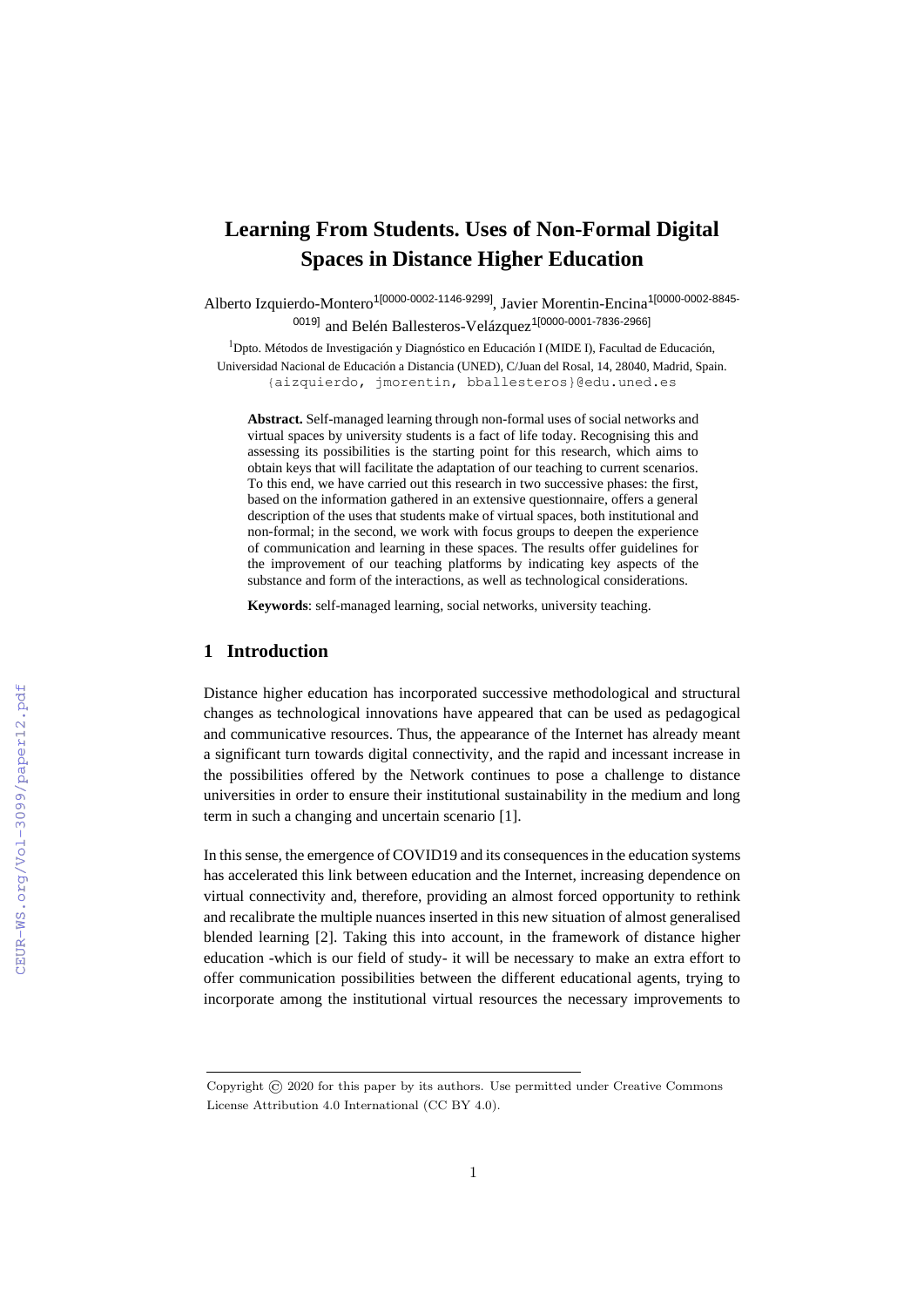facilitate dynamic, accessible and efficient interactive processes, which can also facilitate teaching.

The way in which the Internet has been incorporated globally into many people's daily lives suggests new links between distance education methods -and not only that- and online tools such as virtual social networks, among others, without ceasing to present complexities to be considered [3]. Some studies have shown how the integration of the use of virtual social networks in well-defined instructional designs can improve the students' experience during the course, especially in terms of social presence [4]; this being one of the dimensions to be improved in distance higher education, as we have observed in previous studies by our teaching innovation group [5].

Other studies have also provided evidence of the positive influence on learning of the use of instant messaging in dialogic tasks such as journaling, dialogic, transmissive, constructionist with peer feedback, helpline and assessment [6]. Furthermore, in tasks related to the debate within the framework of subjects, we have clues that while the use of the usual forums of institutional platforms may lead to communications that are more directed towards the construction of knowledge, the use of mobile instant messaging applications may lead to greater social interactions [7], although they also present certain limitations to be taken into account in communication between peers for educational purposes [8]. On the other hand, the characteristics of this type of instant messaging can also contribute to improve communication between teachers and students, modifying certain traditional practices and forms of relationship [9].

With all this we wanted to briefly explain the need to explore new forms of communication and educational use of digital tools and spaces in distance higher education in order to adapt teaching to current scenarios. This is the basic premise on which this study is based. As we shall see, a questionnaire was applied and five triangular focus groups were developed with students from the UNED (National University of Distance Education) to find out the reasons why they use other non-formal virtual platforms in the context of organising their learning in Bachelor's and Master's courses, thus trying to understand what benefits their use could bring to official virtual spaces to improve the teaching-learning processes at the distance university; understanding, furthermore, that the current context of blended and virtualized teaching due to COVID19 may also make this subject interesting for higher education institutions as a whole.

### **2 Context**

UNED is a public semi-attendance university that combines virtual learning scenarios (videoconferences, forums, chats, teaching material in various formats, continuous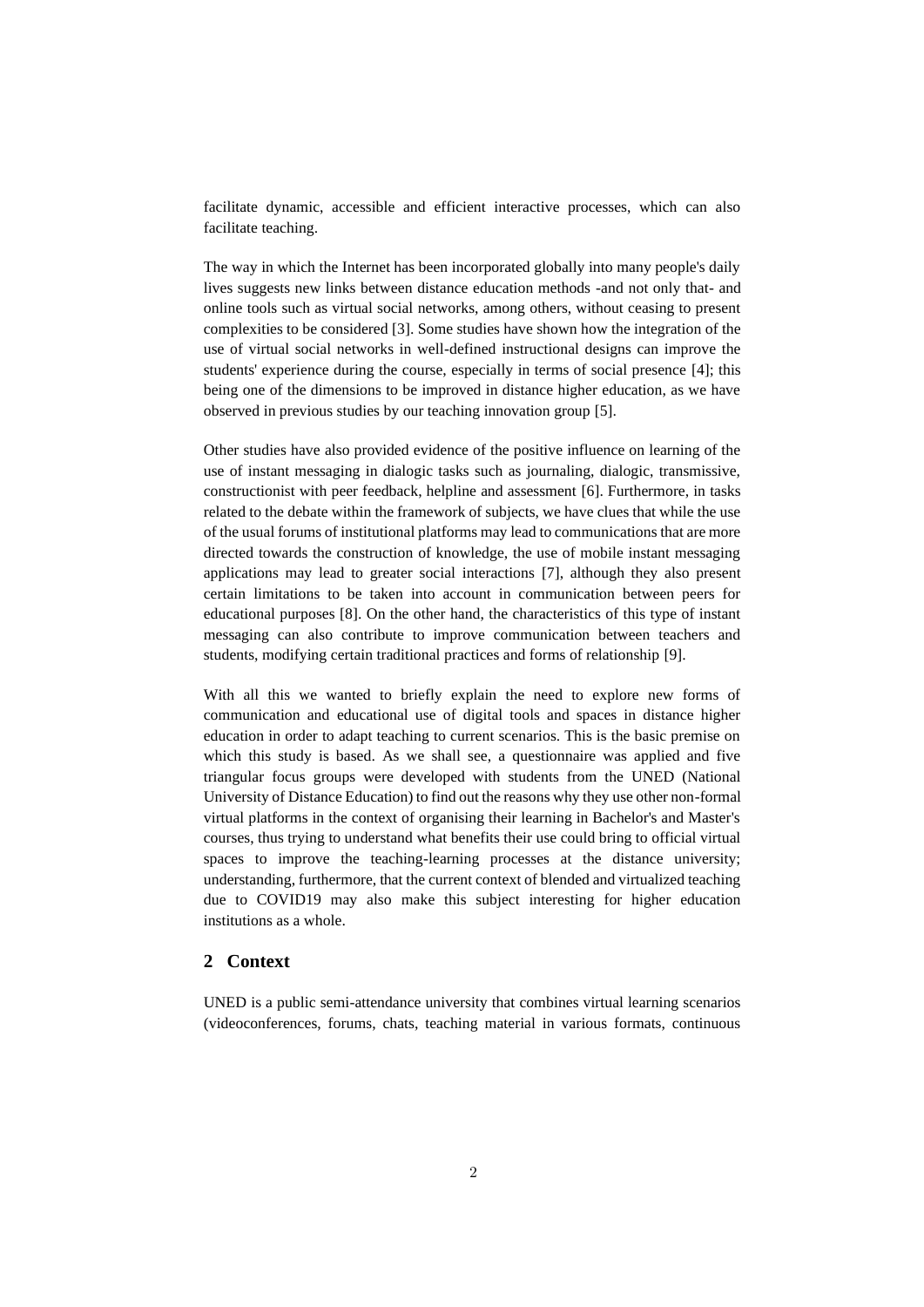assessment activities...) with optional face-to-face learning moments (weekly or fortnightly tutorials for reinforcement in Associated Centres -spaces linked to UNED where tests and tutorials are carried out- throughout Spain and abroad) and other compulsory moments (external practices and exams, although this has been temporarily modified within the framework of COVID19). In this context, the UNED has the aLF platform as its main virtual e-Learning space designed to create and develop training courses and other pedagogical research projects. Although it has been developed specifically for UNED teaching staff and students.

The work presented here arises from a teaching innovation project on learning practices in open digital spaces and their impact on teaching at the UNED. The project has been developed from "*CO-Lab UNED. Open and collaborative laboratory for teaching innovation*" and financed by the Vice-rectorate for Digitalisation and Innovation of the University Institute for Distance Education (IUED) in the call for teaching innovation projects for the 2019/2020 academic year.

The reason for the study starts from a basic question: where are the students? This question responds to an observation shared in conversations between UNED teachers about the marked absence of students in the university's official virtual spaces (aLF platform). This situation is highlighted in the answers to the questionnaire applied in the framework of this research, as we will see later. Consequently, the objective is to find out where students are, what other non-official virtual spaces they mainly use, how and for what purpose in terms of self-organising the learning required in the Bachelor's and Master's subjects. The aim of finding out about these motivations, as well as the practices that take place in these informal spaces, is to be able to incorporate a series of improvements in the teaching practice at the UNED in order to offer more satisfactory educational scenarios, based on discussion with other researchers along similar lines [10,11].

This pedagogical adaptation of the official platforms and teaching methodologies is conceived, in any case, as an end in itself, independently of the decision corresponding to each student on the type of space in which to be most present; in other words, we do not intend for students to stop using non-formal virtual resources for their educational achievements, but rather to be able to incorporate some of the most valued characteristics of their use into the official learning spaces of the UNED.

## **3 Methodology**

The research was carried out in two complementary phases: the first, extensive, aimed at establishing a exploratory map of the uses that students make of virtual spaces, both institutional and non-formal; the second phase looked in depth at the communication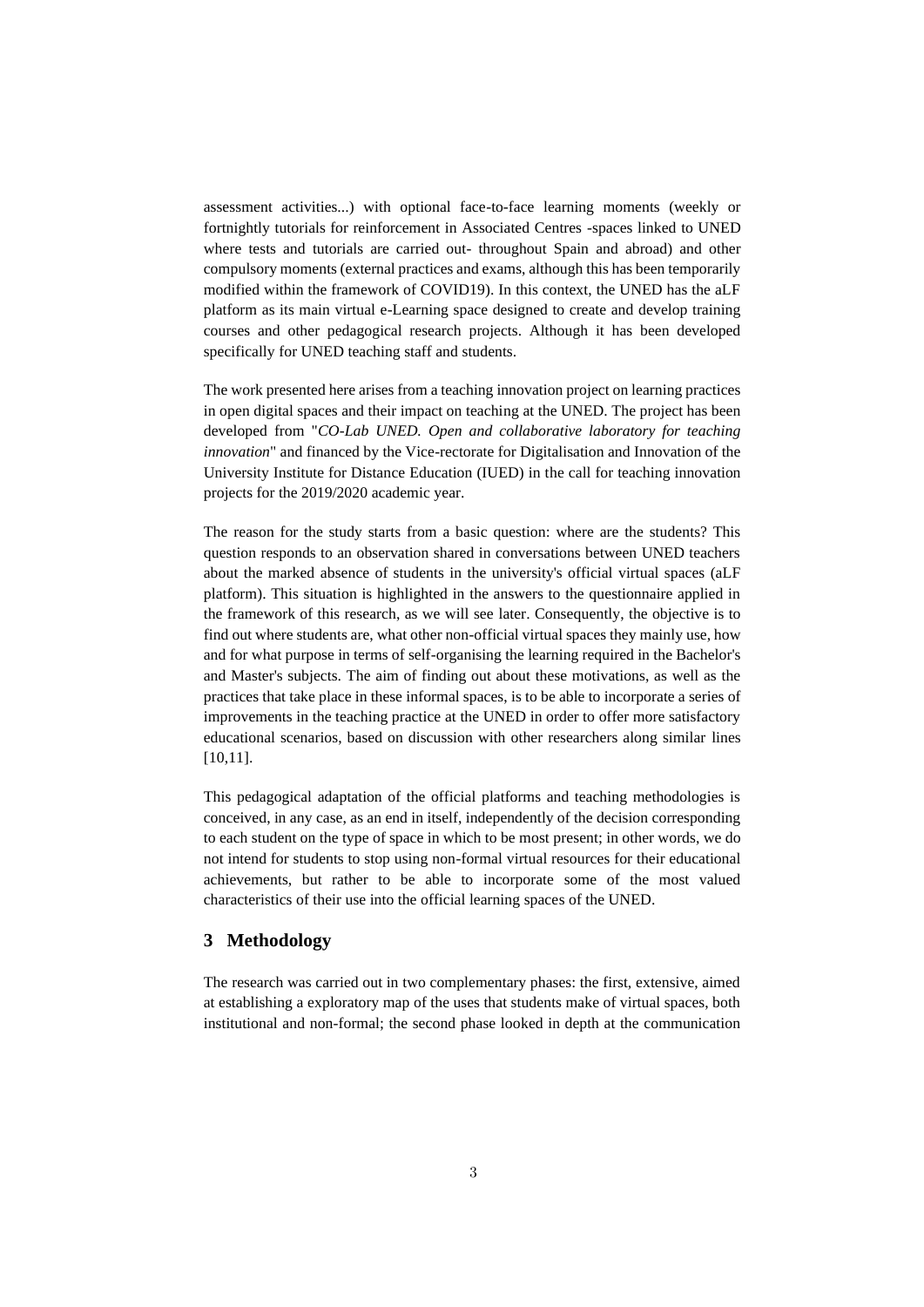and learning experience in these spaces. For the information gathering, a questionnaire composed of 31 items was initially used, where the informants indicated on a Likert type scale (1-5) the level of use of the different virtual spaces and what functionality they had for the study. In the next phase, small-scale discussion groups were proposed; this format is suitable for online development because it facilitates the participation of all components.

The questionnaire, which was applied online, has been completed by students of Bachelor's and Master's degrees in the Faculties of Education, Philology and Philosophy. It was disseminated through the communication tools of the official teaching platforms and through the mediation of student representatives, who reported on the questionnaire in non-official virtual spaces. The time frame for accessing the questionnaire was established between 12 June and 15 July 2018 and, in the end, 320 responses were collected, which allows us to justify their sufficiency in relation to the total number of students in these studies, accepting equality of variance, an estimation error of 5.3 and a confidence level of 95%. The unofficial virtual spaces asked about in the questionnaire were Facebook, WhatsApp, Twitter and YouTube.

The focus groups were developed based on a flexible script that allowed teaching to be rethought in terms of the role played by unofficial virtual spaces in students' learning processes. There were 5 focus groups, combining students from different studies, different academic courses and different degrees of participation in the official spaces: 1) 1st and 2nd year students who regularly attend the Associate Centre; 2) 1st and 2nd year students who do not regularly attend the Associate Centre; 3) Final year students, doing the Final Degree Project; 4) Master's students; 5) student representatives. A total of 17 students and 5 facilitators participated. The thematic analysis of the information has been supported by Atlas.ti, following a mixed categorisation process. The initially agreed categories (motivation, teaching aspects, cognitive aspects and social aspects) enabled the 4 participating analysts to organise their work.

#### **4 Results**

Firstly, results are shown on the use that UNED students make of unofficial virtual spaces during the course (Fig. 1.). The use of these networks is self-managed by the students themselves without the participation of the teaching staff.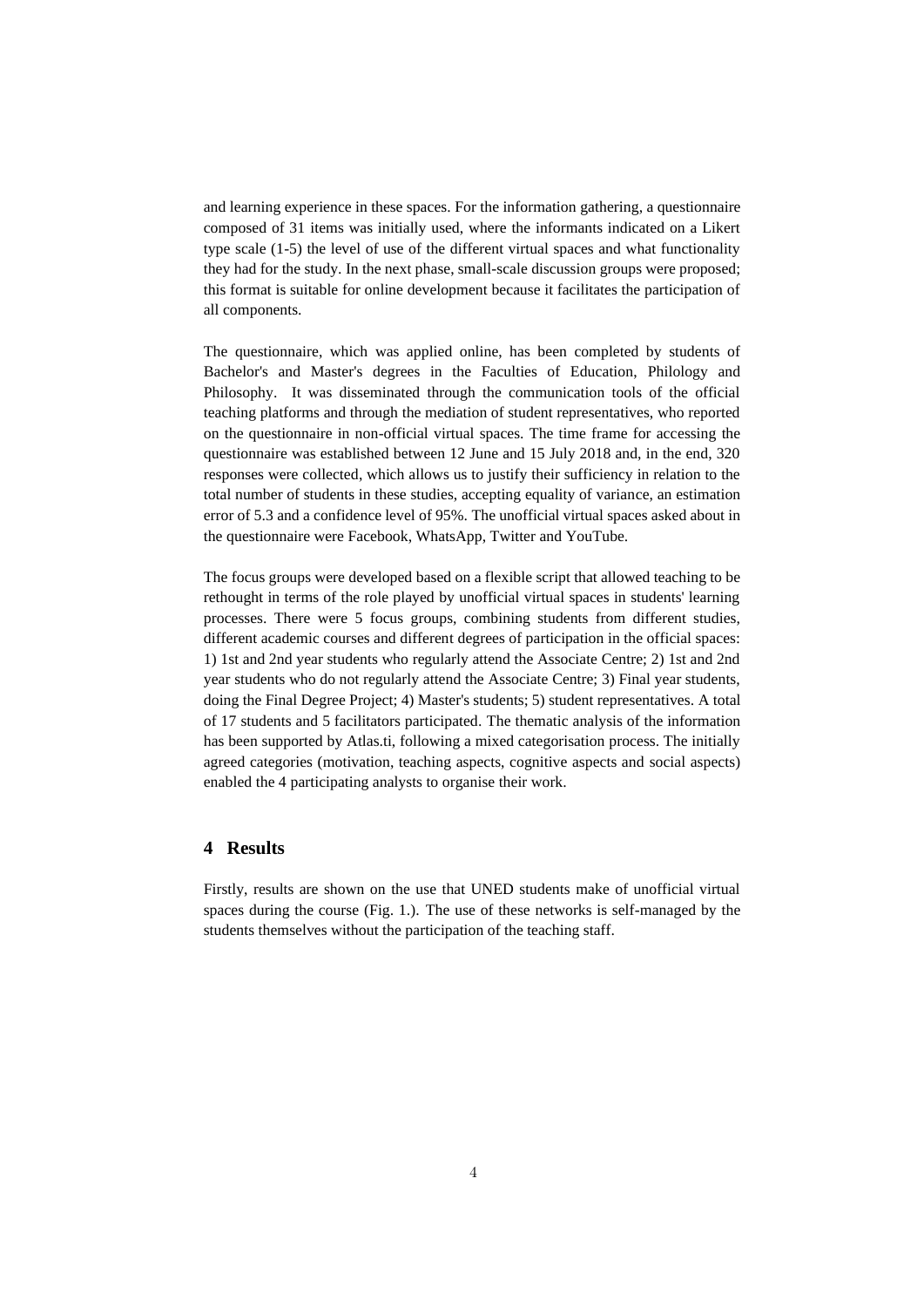

Fig. 1. Percentage of use of unofficial virtual spaces during the course.

Almost 80% (47.81, 26.56, 4.38) of students normally use these spaces to study at the UNED. According to the results, the most used is Whatsapp (66.3%), followed by Facebook (49.1%), and the least used is Twitter (9.4%).

About the purpose of the use that students make of the non-formal virtual spaces, we can see (Fig. 2 and 3)) that the vast majority use these spaces mainly as a means of communication and transmission of knowledge among classmates.



Fig. 2. Purpose of the use of the unofficial WhatsApp virtual space.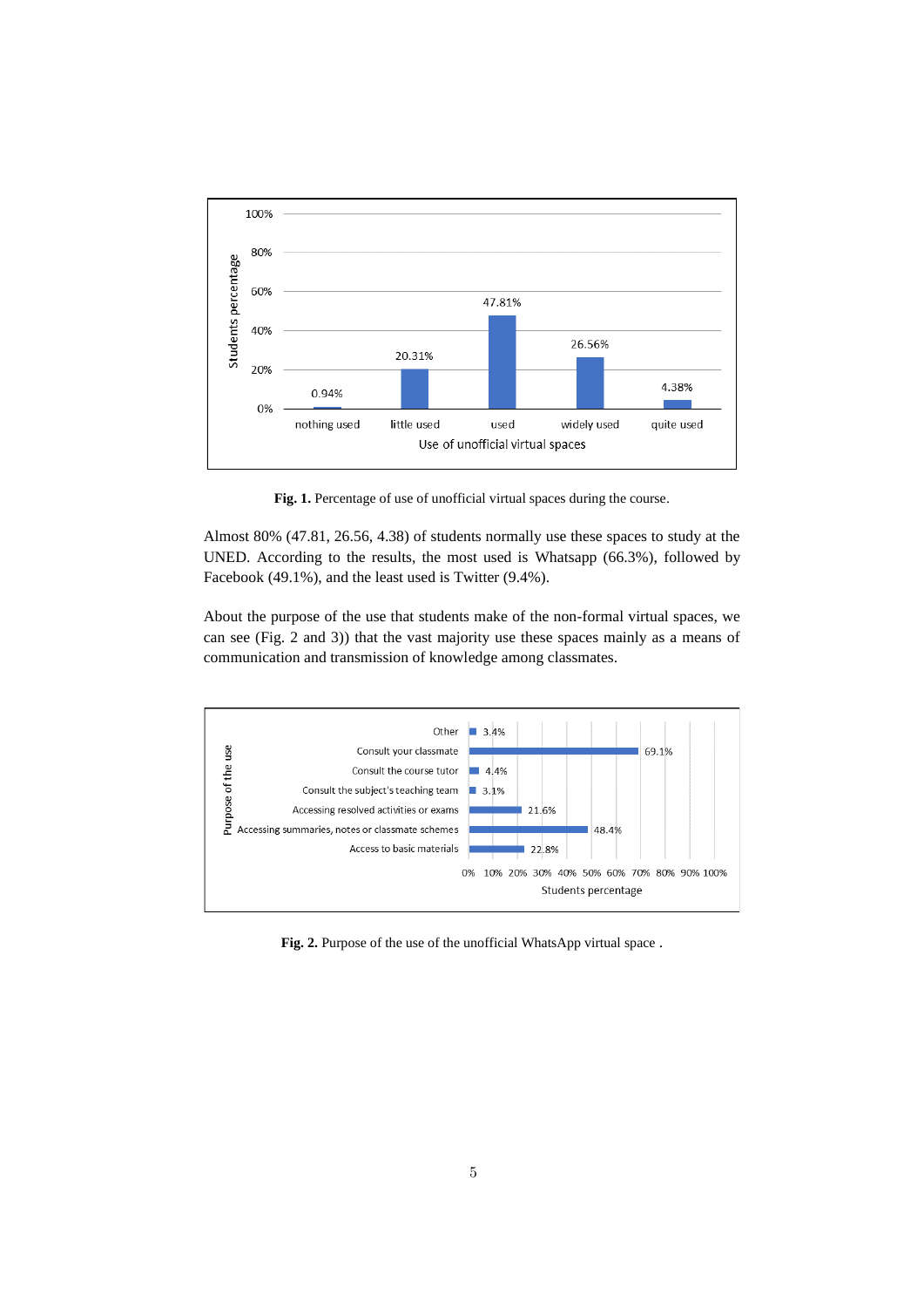

**Fig. 3.** Purpose of the use of the unofficial Facebook virtual space

These results show that communication and knowledge transmission between peers takes place in unofficial virtual spaces. Moreover, there is a small part of the students (approximately 20%) who use the non-official spaces to access basic materials of the subjects and exams and activities already solved, so, apart from the need for communication between peers, they also find in these spaces the possibility of sharing different resources and materials.

The analysis of the responses of focus groups reveals the contribution of the Social Networks and non-formal virtual spaces as facilitators of fundamental learning of the subjects. Among others, mainly Whatsapp and Facebook offer the opportunity to create and join groups of students who share studies. When investigating the valued aspects of these networks that support their use in front of/alongside official platforms, we found reasons related to content and form of communication.

These non-formal spaces are used for the purpose of *sharing resources and materials*, offering the possibility of finding almost all the information needed for the study and implementation of practical and evaluative activities:

5:46 the fact that you don't know well what the guidelines are for doing a job, that a colleague says to you: "oh look, if you want I'll give you mine so that you can see how it's done or how I've done it, or look they've given me a job from last year you can get an idea" [...], I've often done a job that I thought had to be done in a certain way and then I've seen the work of my colleagues and I've said: "...they're much better off", then I've taken mine, erased it and started again. That in the end makes you better, it makes you end up with a better grade

In addition to these materials and resources, the possibility of *raising questions and sharing answers* reinforces the use of these networks as learning spaces and, at the same time, fosters a sense of *fellowship*, including moral support.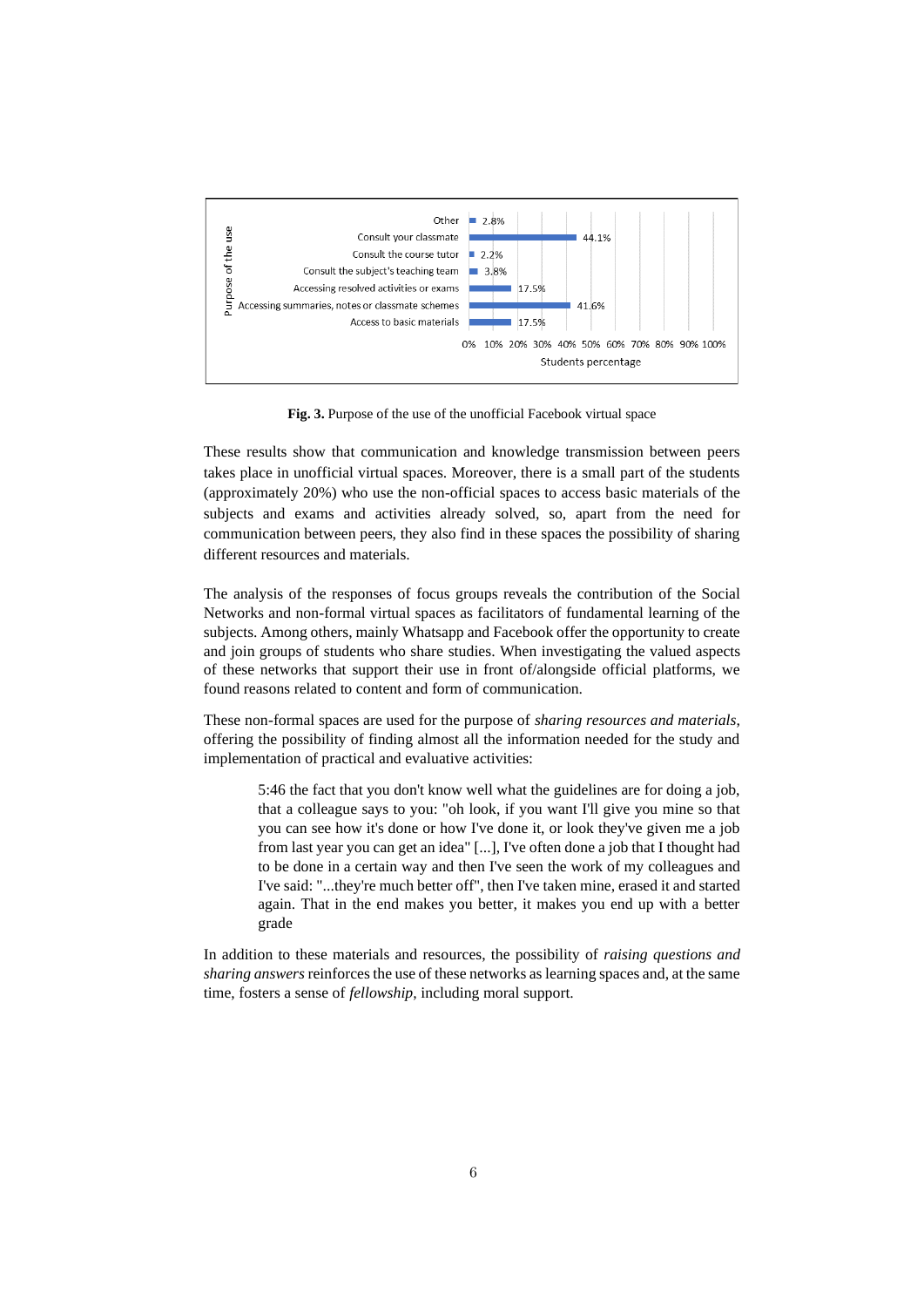1:150 a question from a PEC [practice of continuous evaluation], I don't know how to approach it, you put it in and it helps you a lot. It seems to me that UNED, if there is one thing I am getting out of it that is positive, above all, for me, it is fellowship.

Regarding the form that communication takes, three essential features are highlighted: *the immediacy of responses, closeness and spontaneity of expression.*

> 1:153 On social networks you ask a question and it is answered immediately, you get a notice on Facebook that such a person has answered you, it is much faster.

> 5:38 I think there are two aspects, one of having instant information and, two, having information without being moderated by the teacher, because it's true that sometimes there are people who are more shy and don't dare or you think that maybe asking a slightly silly question like that, between quotes, is going to influence the teacher to look at you differently and not evaluate you the same way.

> 1:151 It's like writing a letter [referring to official platforms] or talking [referring to non-official spaces].

In this way, social networks are valued as scenarios of freedom, forming an alternative to the hierarchical organisation that characterises official spaces:

5:37 …and thinking about an alternative, it occurs to me that if there were a group moderated by the teacher, then it would be easier for all the students to be in that group, but I think that even so, the rest of the students would look for another way where the teacher is not, without moderating (they laugh). So, I think it's something universal.

The feeling of comfort comes from the use of these networks; they are configured as a safer and friendlier space where relationships between "acquaintances" are interwoven against the anonymity of the official platforms:

1:169 [in] Facebook is a person, however... aLF is very... I sometimes look at it, if someone says a comment very out of place, I look at it to understand where the comment comes from

In addition to these questions of content and form of communication, technological aspects are also relevant in the choice of networks versus official platforms, which are often considered obsolete, complexly organised and not very intuitive.

> 1:155 the forums are not functional; it is not easy to search for things because even the search tool does not work.

The communication articulated in forums is static in front of the dynamism of the networks. Although its use is extensive for the reasons we have explained, it is also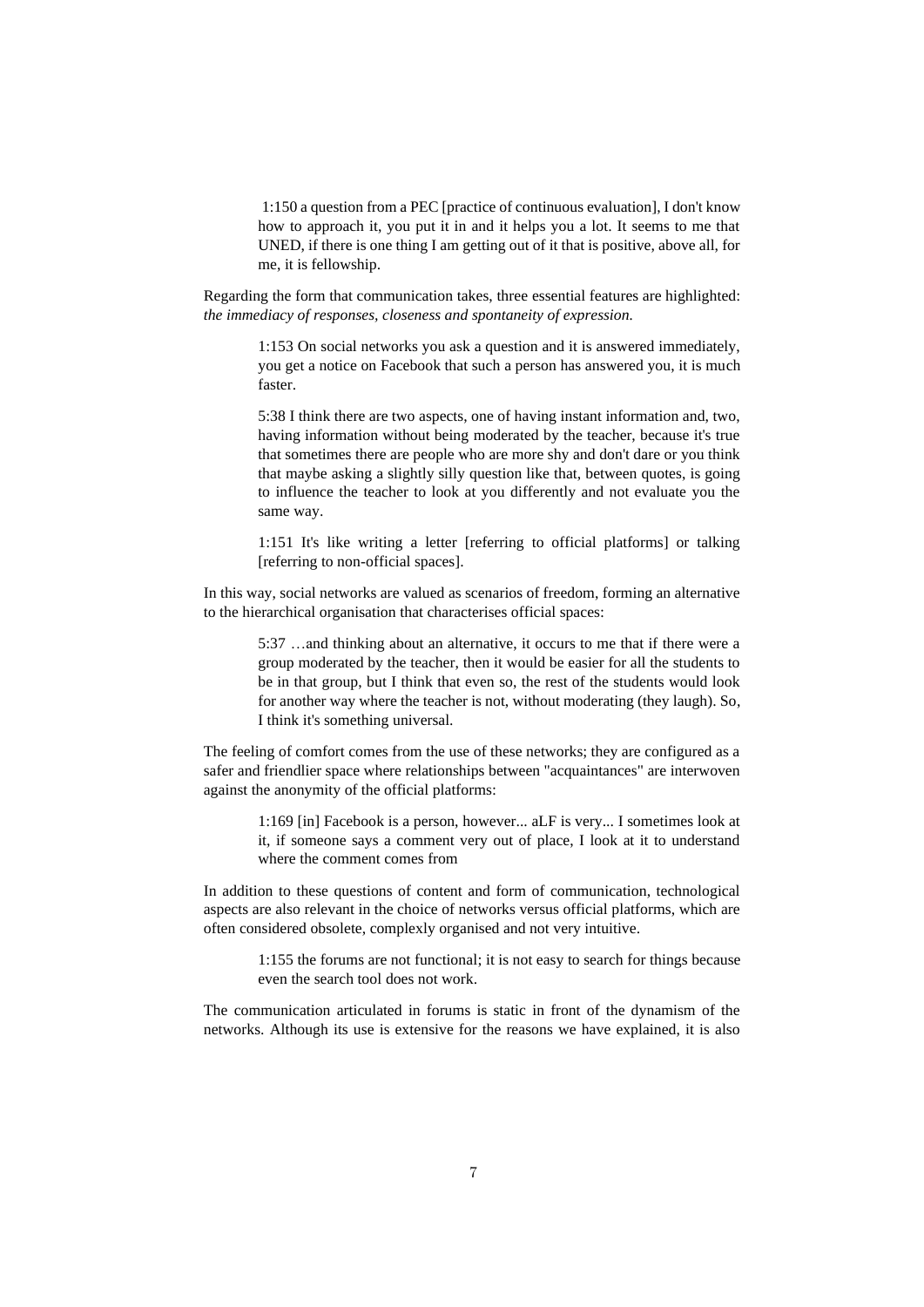interesting to note certain risks and limitations that students identify: over-saturation and the possibility of finding incorrect information:

> 2:77 ...a teacher told us the other day that she had found some nonsense in an exam and it was because someone had put it in some notes. We all studied with the same notes, sometimes there are people who don't even look at their books.

> 2:37 Awful. I am in three groups of Whatsapp of statistics, all three are full, 257 people in each […], they don't even read the three messages above. You answer one question and after ten minutes they answer the same thing again.

## **5 Discussion**

The use of non-formal virtual spaces by UNED students seems to be fulfilling various functions, as we have seen in the previous section. Our initial question (where are the students), which emerged when we did not find the expected activity on the official virtual platform, is answered by the contributions to the questionnaire and the focus groups: they are self-organising their learning in virtual social networks, such as Facebook, and instant messaging applications, such as Whatsapp. This selforganisation of learning involves the use of these other spaces, which are mainly focused on consulting colleagues and exchanging materials, coinciding with similar research [11].

In addition, it seems that the lack of a social dimension in the official UNED courses [5] is compensated for by the creation of and participation in spaces where the feeling of "companionship" and "belonging" is reinforced by increasing the number of social interactions and doing so in a more fluid, close and relaxed tone, coinciding with other researchs on the instructional incorporation of Facebook [4] and on the educational use of instant messaging applications [6 and 7]. Moreover, immediacy, intuitive use and dynamism are characteristics of these non-formal spaces that we should consider to make the teaching-learning processes in university teaching more flexible [10].

On the other hand, the absence of teachers generates a more relaxed communicative use of these spaces, although sometimes they end up becoming -especially in the case of instant messaging applications- overloaded exchanges in which the same questions and answers are constantly repeated, presenting limitations that could be solved -for example- with student moderation, thus also mitigating other communicative problems that seem to occur in extensive and complex conversations, linked to collaborative tasks, through Whatsapp and similar [8].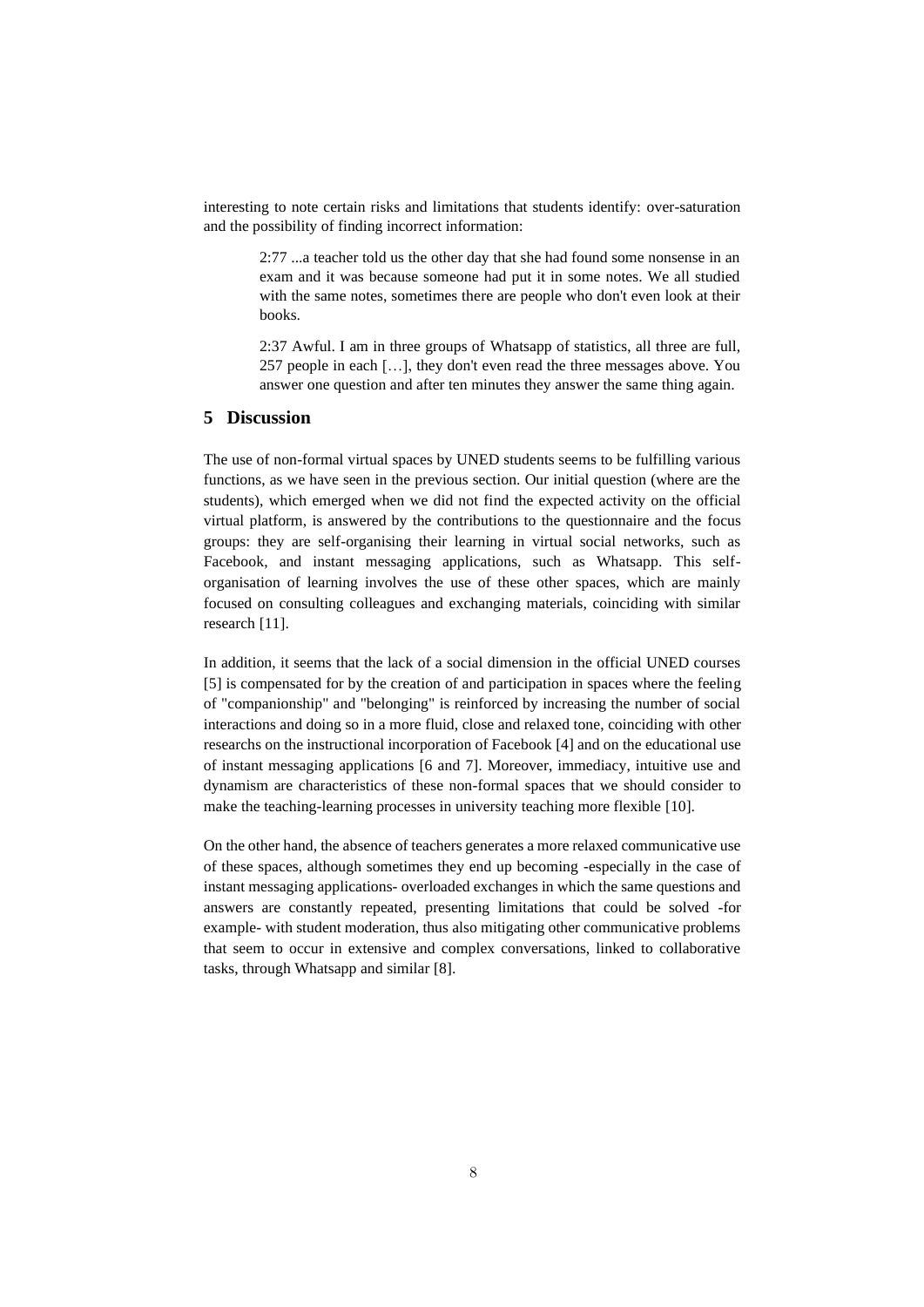#### **6 Conclusions and recommendations**

The results of this exploratory research on non-formal virtual spaces used by students at UNED, and their reasons for doing so, invite us to reflect on a series of aspects to take into account to improve teaching-learning processes in contexts of distance higher education. Results and reflections have been communicated to the Vice-rectorate for Digitalisation and Innovation as a starting point for redesigning policies and guidelines that can improve our teaching practice in the current context.

Among other issues, it will be important to recognize the potential of learning that occurred in non-formal virtual spaces and, in addition, to assess the introduction of some of its characteristics into official didactic models. We are not talking about necessarily incorporating the use of virtual social networks to teaching, but about partially replicating the advantages of these tools for distance education. To do this, it will be useful to ask how to generate more accessible and intuitive and dynamic virtual platforms, compatible with various devices (not just computers) to facilitate their use at different times and scenarios of the students' daily lives. It will also be interesting that students can create profiles in which they will include the information they consider offering, as occurs in certain social networks.

Furthermore, it could be important to make an effort to avoid the image of a "chat box" teacher, betting on more fluid and close styles that generate the confidence and climate necessary for interactions and pedagogical debates to emerge with fewer corsets (certain unnecessary formalities inherited from the academic authority) in official spaces. In this sense, it may also be useful to diversify the communication channels and formats as much as possible by combining text and audio-visual interaction.

On the other hand, since it is not our objective that students stop using non-formal virtual spaces, and taking into account that *there* they continue to encounter certain conditions that we cannot incorporate into institutional virtual platforms (e.g., absence of teachers in the chats), we consider that it will be appropriate to offer some guidance from the teaching teams to the students to prevent some of the problems and limitations that seem to occur in instant messaging applications and social networks. Among others: Incorporating the figure of the mediator in unofficial spaces to avoid oversaturation of messages; Clearly report what plagiarism is and what it means academically; The need to contrast the notes of other colleagues with the book or material provided from the tutorials, or even choose to collectively prepare notes.

Non-formal virtual spaces have clearly made the self-management capacity of students visible in the teaching-learning process. Recognizing the interest of learning in nonformal contexts and incorporating the voice of the student in the design of the subjects